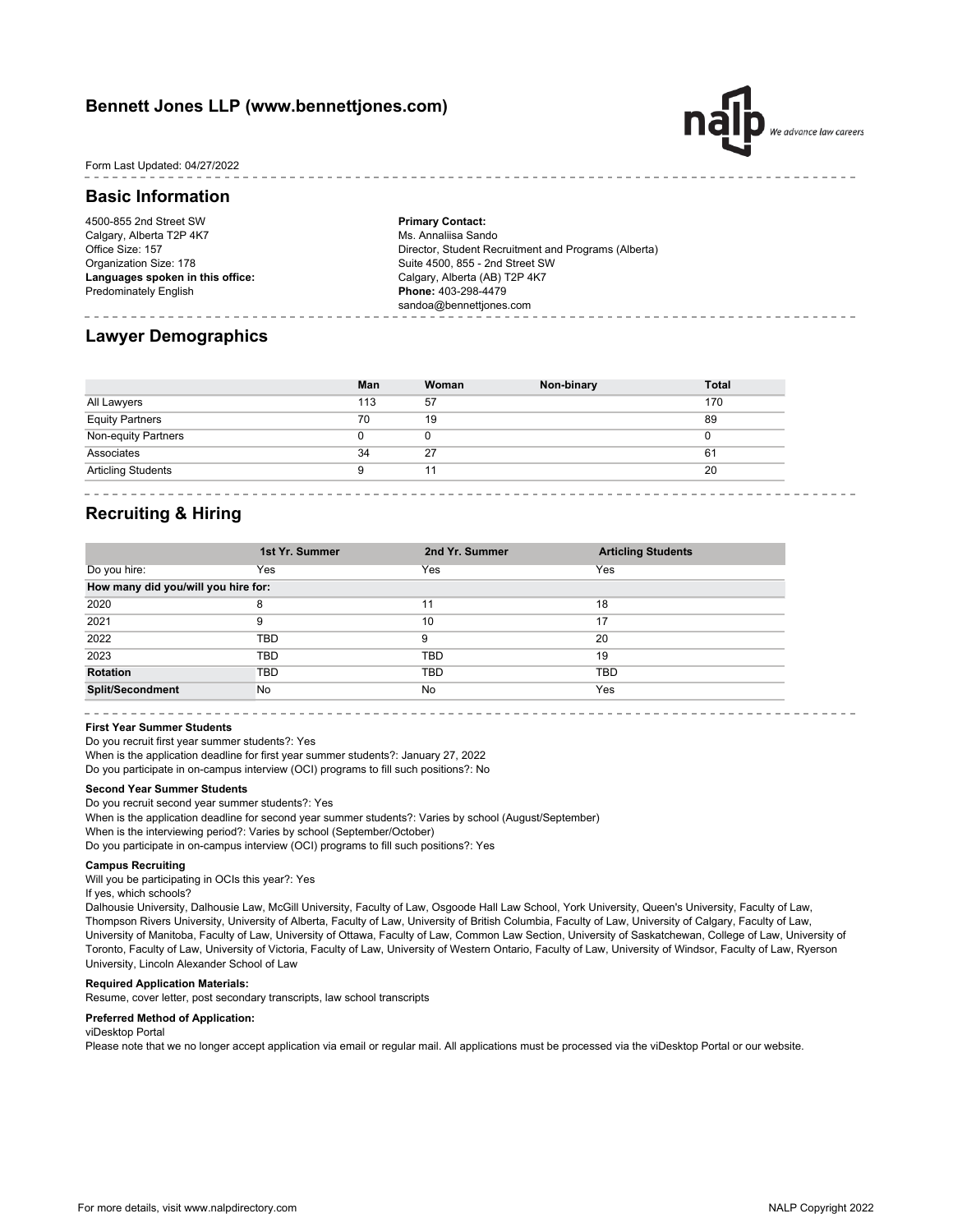

# **Practice Areas**

| <b>PRACTICE AREAS</b>               | <b>PRACTICE GROUP NAME</b>                            | # OF<br><b>LAWYERS</b>  |
|-------------------------------------|-------------------------------------------------------|-------------------------|
| Aboriginal                          | Aboriginal Law                                        | 12                      |
| <b>Arbitration</b>                  | Arbitration                                           | 10                      |
| <b>Aviation</b>                     | Aviation                                              | 5                       |
| <b>Banking</b>                      | <b>Banks &amp; Financial Insitutions</b>              | 25                      |
| <b>Bankruptcy &amp; Insolvency</b>  | Restructuring & Insolvency                            | 4                       |
| <b>Bio Tech</b>                     | Biotech, Pharma & Lifesciences                        | 6                       |
| Competition                         | Competition / Antitrust                               | 3                       |
| Constitutional                      | <b>Constitutional Law</b>                             | 4                       |
| <b>Construction</b>                 | Construction                                          | 16                      |
| Corporate                           | Cannabis Law                                          | 1                       |
| Corporate                           | <b>Commercial Transactions</b>                        | 82                      |
| Corporate                           | Governance                                            | 19                      |
| Corporate                           | Infrastructure & Project Development                  | 7                       |
| Corporate                           | Procurement & Outsourcing                             | 3                       |
| Corporate                           | Public Infrastructure Projects                        | 4                       |
| Corporate                           | <b>Shareholder Activism &amp; Critical Situations</b> | 7                       |
| <b>Employment</b>                   | <b>Employment Services</b>                            | 11                      |
| <b>Energy</b>                       | Energy                                                | 20                      |
| <b>Entertainment</b>                | Technology, Media & Entertainment                     | 5                       |
| <b>Environmental</b>                | Climate Change                                        | 4                       |
| Environmental                       | Environmental Law                                     | 13                      |
| <b>Environmental</b>                | Environmental, Social, Governance (ESG)               | 14                      |
| Environmental                       | Facilities, Projects & Appeals                        | 1                       |
| <b>Financing</b>                    | Asset/Equipment Finance & Leasing                     | 3                       |
| <b>Financing</b>                    | Corporate                                             | 38                      |
| <b>Financing</b>                    | <b>Financial Services</b>                             | 15                      |
| <b>Financing</b>                    | Private Equity & Capital Funds                        | 27                      |
| Financing                           | Project                                               | 6                       |
| <b>Financing</b>                    | Venture Capital                                       | 5                       |
| Food & Drug                         | Agribusiness, Food and Drug                           | 15                      |
| <b>Franchise &amp; Distribution</b> | <b>Franchise Law</b>                                  | 5                       |
| Fraud                               | <b>Fraud Law</b>                                      | 6                       |
| Government                          | Contracting & Procurement                             | 3                       |
| Government                          | Government Affairs + Public Policy                    | $\overline{\mathbf{c}}$ |
| <b>Health</b>                       | <b>Health Law</b>                                     | 39                      |
| <b>Intellectual Property</b>        | Intellectual Property Law                             | 7                       |
| <b>International</b>                | Anti-Corruption Investigations & Compliance           | $\overline{\mathbf{c}}$ |
| <b>International</b>                | Arbitration                                           | 7                       |
| International                       | International Trade & Investment                      | 3                       |
| International                       | <b>Investment Treaty Arbitration</b>                  | 2                       |
| <b>Legal Services</b>               | Research and Opinions                                 | 4                       |
| Libel                               | Defamation                                            | 2                       |
| Litigation                          | Accountant Liability Litigation                       | 1                       |
| Litigation                          | Appellate Advocacy & Judicial Review                  | 4                       |
| Litigation                          | <b>Class Action</b>                                   | 4                       |
| Litigation                          | Climate Change                                        | $\overline{2}$          |
| Litigation                          | <b>Commercial Litigation</b>                          | 58                      |
| Litigation                          | <b>Energy Litigation</b>                              | 21                      |
| Litigation                          | <b>Estate Litigation</b>                              | 3                       |
| Litigation                          | Intellectual Property Litigation                      | 7                       |
| Litigation                          | <b>Securities Litigation</b>                          | 9                       |
| Litigation                          | Tax Litigation & Dispute Resolution                   | 6                       |
| <b>Mergers &amp; Acquisitions</b>   | Mergers & Acquisitions                                | 49                      |
| Pension                             | Pensions & Benefits                                   | 2                       |
| <b>Product Liability</b>            | <b>Product Liability</b>                              | 1                       |